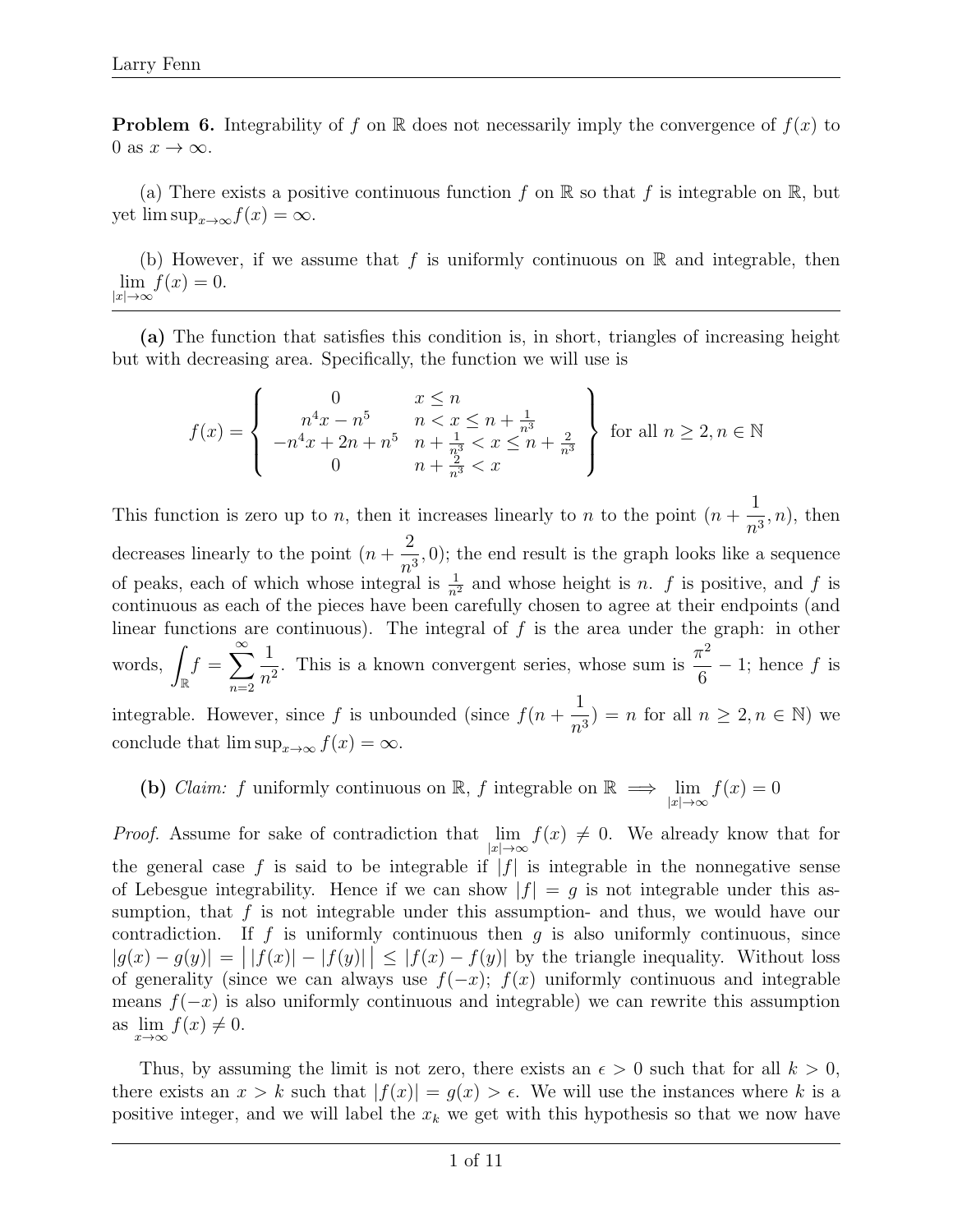a countable sequence  $\{x_k\}$  such that  $g(x_k) > \epsilon$ . Note that it is entirely possible for  $x_k$  and  $x_{k+1}$  to be the same point; however, it is impossible for this sequence to be bounded. If  ${x<sub>k</sub>}$  were bounded, then there would be a largest member  $x^*$ : if we let  $m > x^*$  be the next largest positive integer, the assumption above guarantees the existence of an  $x_m$  such that  $x_m > m$  and  $g(x_m) > \epsilon$ ; but  $x_m > m > x^*$ .

By assuming the limit is not zero, we are given an  $\epsilon > 0$  and an infinite collection  ${x_k}$  such that  $g(x_k) > \epsilon$ . As a matter of housekeeping, call  $\{\tilde{x}_k\}$  the collection of unique  $x_k$ ; thus, while  $\{x_k\}$  may have duplicate elements,  $\{\tilde{x}_k\}$  does not. Using this same  $\epsilon$ , we make use of the hypothesis of g's uniform continuity on  $\frac{\epsilon}{2}$ 2 : there exists a  $\delta > 0$  such that  $|\tilde{x}_k - x| < \delta \implies |g(\tilde{x}_k) - g(x)| < \frac{\epsilon}{2}$  $\frac{c}{2}$  for every  $\tilde{x}_k$ . Two cases:

(1)  $g(\tilde{x}_k) \geq g(x)$ In which case

$$
\frac{\epsilon}{2} > |g(\tilde{x}_k) - g(x)| = g(\tilde{x}_k) - g(x)
$$

$$
g(x) > g(\tilde{x}_k) - \frac{\epsilon}{2}; \quad g(\tilde{x}_k) > \epsilon \text{ so}
$$

$$
g(x) > \frac{\epsilon}{2} \text{ for } x : |\tilde{x}_k - x| < \delta
$$

(2)  $q(\tilde{x}_k) < q(x)$ In which case  $g(x) > g(\tilde{x}_k) > \epsilon$  $\epsilon$  $\frac{c}{2}$  for  $x: |\tilde{x}_k - x| < \delta$ .

Thus, in general for every  $\tilde{x}_k$  the value of  $g(x)$  on the ball  $B_\delta(\tilde{x}_k)$  of radius  $\delta$  centered at  $\tilde{x}_k$  is bounded below by  $\frac{\epsilon}{2}$ . Hence the integral of g on every one of these  $B_\delta(\tilde{x}_k)$  is bounded below by the integral of  $\frac{2}{5}$  $\frac{1}{2}$  on the same  $B_{\delta}(\tilde{x}_k)$  (monotonicity of the integral;  $g \geq 0$  and  $\epsilon$ 2  $> 0$ ). Thus, since the integral of the constant function is easily evaluated,

$$
\int_{B_\delta(\tilde{x}_k)}\hspace{-1em}g\geq 2\delta\cdot\frac{\epsilon}{2}=\delta\epsilon
$$

The key detail is that  $\epsilon$  was given at the start by assuming for sake of contradiction, and that  $\delta$  was furnished with respect to  $\epsilon$  only. Thus, this result is true at every one of the  $\tilde{x}_k$  points. Call the set  $B = \bigcup_{k=1}^{\infty} B_k$  the countable union of all the  $B_{\delta}(\tilde{x}_k)$  balls which are all disjoint with each other. Since there are countably many unique  $\tilde{x}_k$  and  $\tilde{x}_k$  is unbounded, for any  $\delta$  we will have still have countably many, now disjoint  $B_{\delta}(\tilde{x}_k)$ .

 $\int g =$ B  $g + \sqrt{g}$  $B<sup>c</sup>$ g by additivity. g is nonnegative, so this can be rewritten as  $\int g \geq 1$ B g via monotonicity  $(g \geq 0 \implies )$  $B^c$  $g \geq 0$ ). However, the integral over B of g is the integral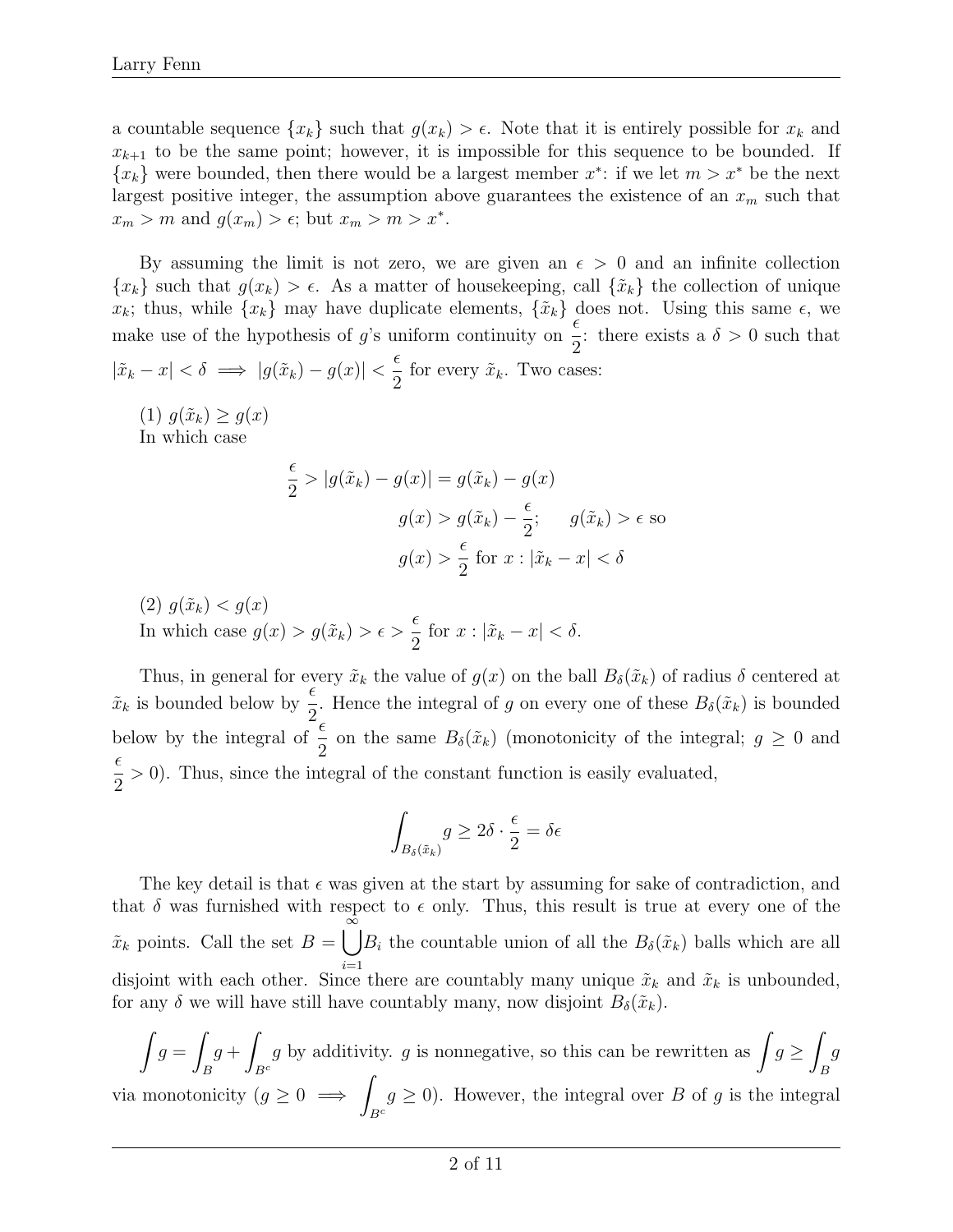of g over countably many disjoint  $B_\delta(\tilde{x}_k)$ - since they are disjoint, we apply additivity to get that

$$
\int g \ge \int_B g = \sum_{i=1}^{\infty} \int_{B_i} g
$$

$$
\ge \sum_{i=1}^{\infty} \delta \epsilon
$$

Observe that  $\delta \epsilon > 0$  is just some positive constant, so that sum diverges-hence  $g = \infty$ , B and hence g is not integrable, and hence f is not integrable, contradicting our original assumptions. Thus  $\lim_{|x| \to \infty} f(x) = 0$  $\Box$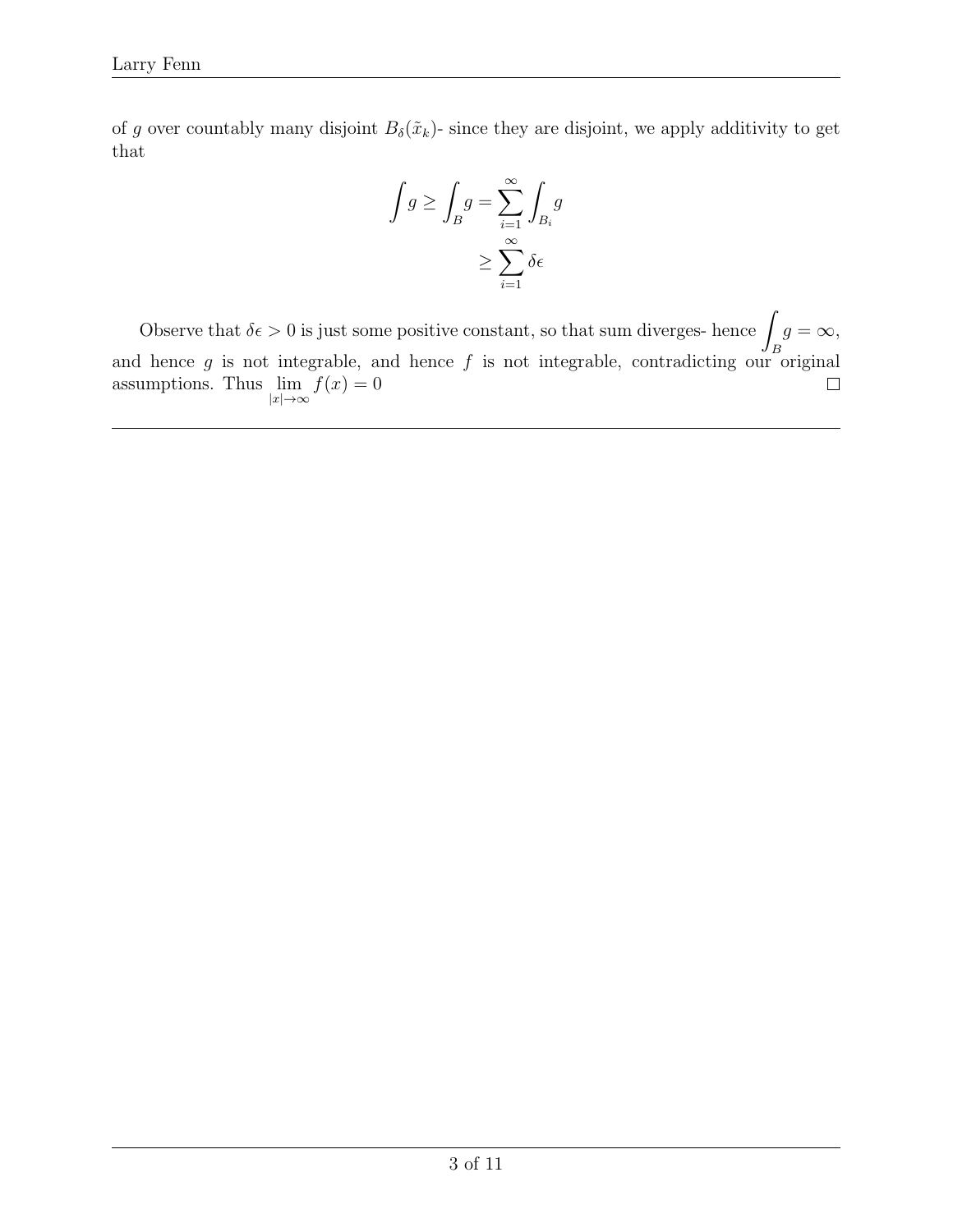**Problem 8.** If f is integrable on R, show that  $F(x) = \int^x$ −∞  $f(t)$  dt is uniformly continuous.

*Proof.* Let f be integrable on R, let  $\epsilon > 0$ . By Proposition 1.12(ii), there must exist a  $\delta > 0$ such that for  $E$  a measurable set,

$$
\int_E |f| < \epsilon \quad \text{when } m(E) < \delta
$$

Thus, for any interval in R with endpoints  $x, y, x < y$  we have  $|x - y| < \delta$ ; thus, we can apply 1.12(ii) on this interval and conclude

$$
\int_{x}^{y} |f| < \epsilon \quad \text{for } |x - y| < \delta
$$

Evaluate  $|F(x) - F(y)| = |F(y) - F(x)|$ :

$$
|F(y) - F(x)| = \left| \int_{-\infty}^{y} f - \int_{-\infty}^{x} f \right|
$$
 by definition  

$$
= \left| \int_{x}^{y} f \right|
$$
 a consequence of additivity\*
$$
\leq \int_{x}^{y} |f|
$$
 triangle inequality
$$
< \epsilon
$$

Hence for any  $\epsilon > 0$  there exists  $\delta > 0$  such that for any x, y with  $|x - y| < \delta$  we have  $|F(x) - F(y)| < \epsilon$ ; F is uniformly continuous.

\* 
$$
\int_{E \cup F} f - \int_{E} f = \int_{f} f
$$
 for E, F disjoint.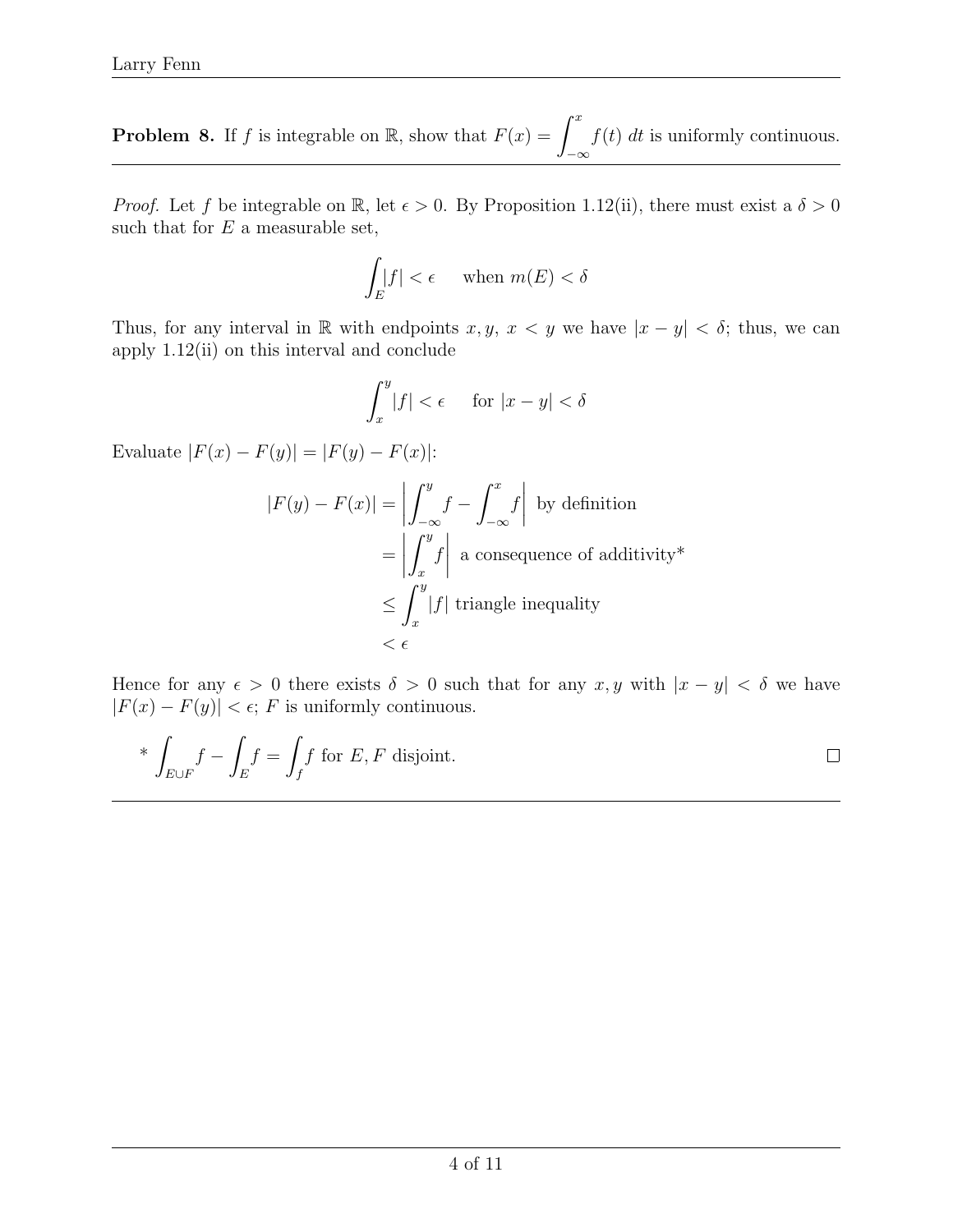**Problem 9. Chebyshev inequality.** Suppose  $f \ge 0$ , and f is integrable. If  $\alpha > 0$  and  $E_{\alpha} = \{x : f(x) > \alpha\}$ , prove that

$$
m(E_{\alpha}) \le \frac{1}{\alpha} \int f.
$$

*Proof.* Let  $\alpha > 0$  and  $E_{\alpha} = \{x : f(x) > \alpha\}$ . Decompose  $\int f$  into  $E_{\alpha}$  $f + \sqrt{2}$  $E^c_\alpha$  $f$ .  $f$  is nonnegative, and the integral of a nonnegative function is nonnegative. Since  $f$  is integrable, both of these decomposed integrals must therefore be finite and nonnegative (else  $\int f$  would be infinite). Now:

$$
\int f = \int_{E_{\alpha}} f + \int_{E_{\alpha}^{c}} f
$$
\n
$$
\geq \alpha \cdot m(E_{\alpha}) + \int_{E_{\alpha}^{c}} f \text{ by definition of } x \in E_{\alpha}: f(x) > \alpha; \text{ monotonicity}
$$
\n
$$
\frac{1}{\alpha} \int f \geq m(E_{\alpha}) + \frac{1}{\alpha} \int_{E_{\alpha}^{c}} f \geq m(E_{\alpha}) \text{ since } f \text{ is nonnegative and } \alpha > 0
$$
\n
$$
\frac{1}{\alpha} \int f \geq m(E_{\alpha})
$$

 $\Box$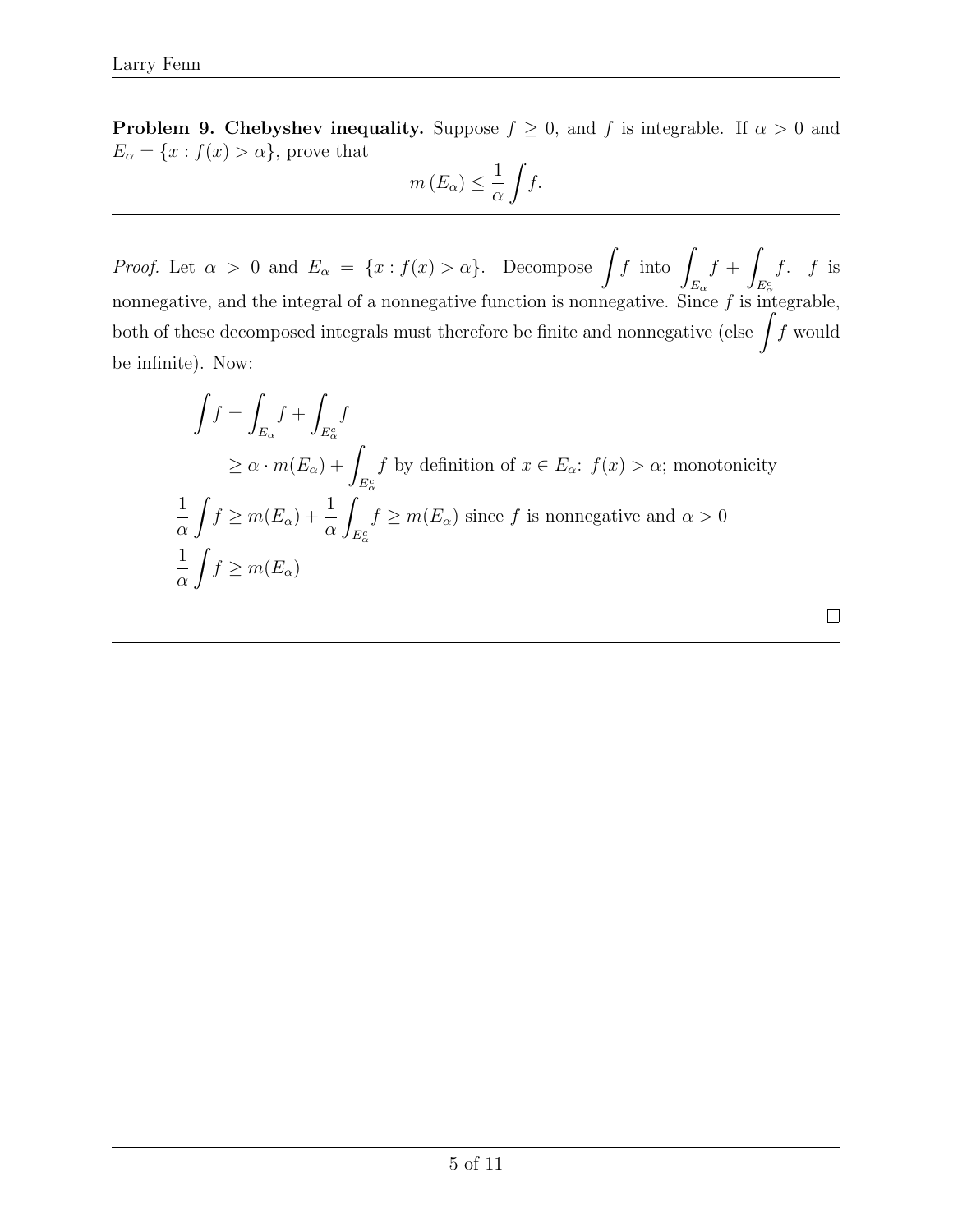**Problem 11.** Prove that if f is integrable on  $\mathbb{R}^d$ , real-valued, and  $\blacksquare$ E  $f(x) dx \geq 0$  for every measurable E, then  $f(x) \geq 0$  a.e. x. As a result, if  $\Box$ E  $f(x) dx = 0$  for every measurable E, then  $f(x) = 0$  a.e.

*Proof.* Let A be the set  $\{x : f(x) < 0\}$ . The condition  $f \ge 0$  a.e. amounts to a claim that the points where  $f < 0$  are a set of measure zero, that is,  $m(A) = 0$ . Assume for sake of contradiction that  $m(A) \neq 0$ ;  $m(A)$  is some nonzero value. Thus for  $x \in A$  we have  $f(x) < 0$ ; so  $-f(x) > 0$  and therefore A  $-f(x) > 0$  by monoticity (since  $m(A) > 0$  and  $-f(x) > 0$ for  $x \in A$  this integral cannot be zero). By linearity this means  $-\int$ A  $f(x) > 0;$ A  $f(x) < 0.$ However, we have as an assumption that  $\int$ E  $f(x) \geq 0$  for any measurable set E. This is a contradiction, thus  $f \geq 0$  a.e.

Now, if we claim  $\int$  $f(x)$   $dx = 0$  for every measurable E: first, we can apply the result E just proven.  $f(x)$   $dx = 0 \ge 0$  for every measurable E, so  $f(x) \ge 0$  a.e. x. Second, we E can do the same thing, except to  $-f(x)$ : since  $f(x) dx = 0,$  $-f(x) dx = 0$  as well. E E Hence  $-f(x)$  dx = 0 ≥ 0 for every measurable E, so  $-f(x) \ge 0$  a.e. x as well. Thus E  $f(x) \geq 0 \geq f(x)$  a.e., and so  $f(x) = 0$  a.e.  $\Box$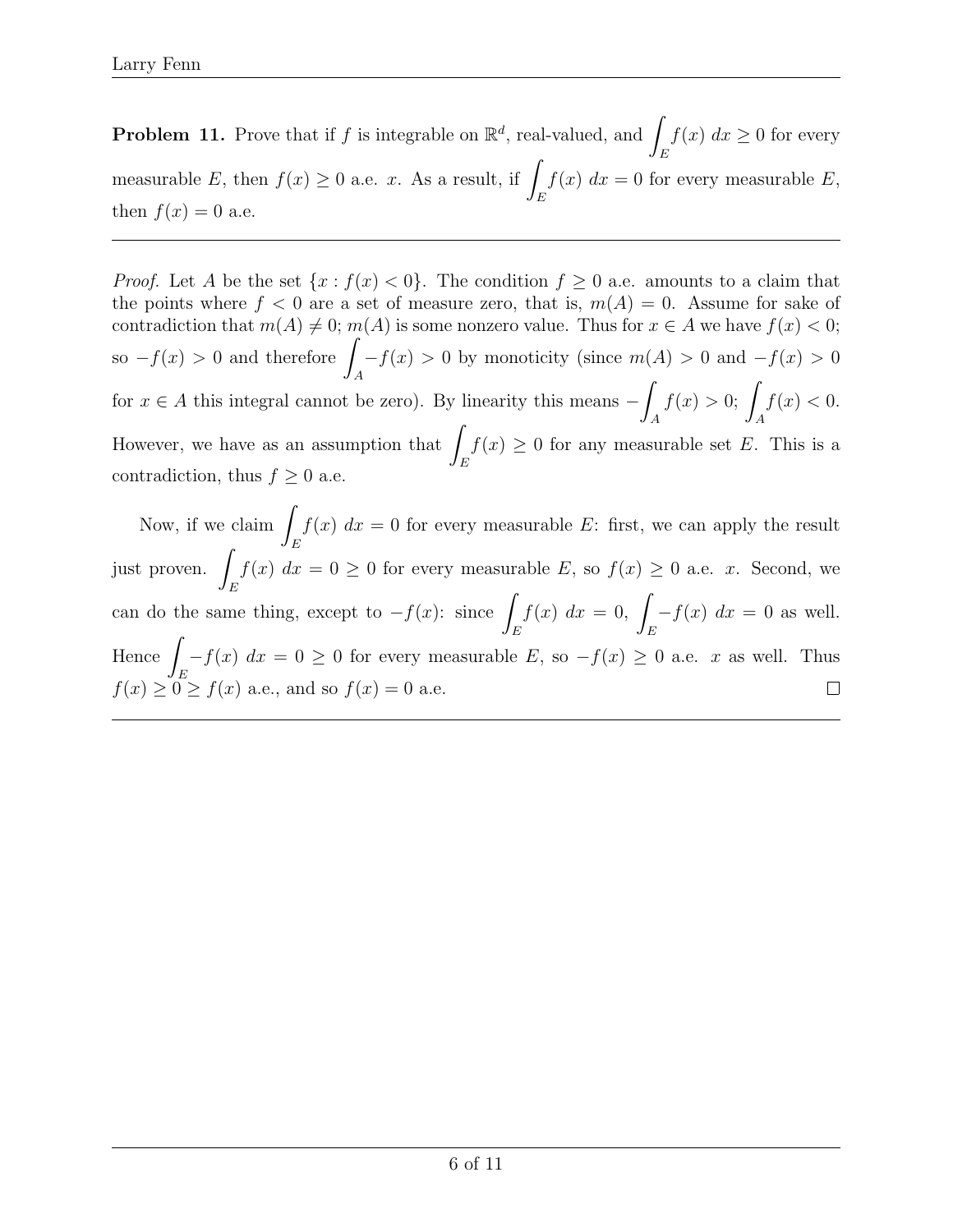**Problem 15.** Consider the function defined over  $\mathbb{R}$  by

$$
f(x) = \begin{cases} x^{-1/2} & \text{if } 0 < x < 1, \\ 0 & \text{otherwise.} \end{cases}
$$

For a fixed enumeration  ${r_n}_{n=1}^{\infty}$  of the rationals  $\mathbb{Q}$ , let

$$
F(x) = \sum_{n=1}^{\infty} 2^{-n} f(x - r_n).
$$

Prove that F is integrable, hence the series defining F converges for almost every  $x \in \mathbb{R}$ . However, observe that this series is unbounded on every interval, and in fact, any function  $F$  that agrees with  $F$  a.e. is unbounded in any interval.

We will evaluate  $\int$ R  $F(x) dx =$ R  $\sum^{\infty}$  $n=1$  $2^{-n}f(x - r_n)$  dx. Note that the function  $a_n(x) =$  $2^{-n}f(x-r_n)$  is nonnegative (f is nonnegative, being zero or the square root reciprocal) and for every  $n \geq 1$ ,  $f(x - r_n)$  is measurable\*). Using Corollary 1.10, we can exchange the integral and summation processes, yielding

$$
\int_{\mathbb{R}} F(x) dx = \int_{\mathbb{R}} \sum_{n=1}^{\infty} 2^{-n} f(x - r_n) dx = \sum_{n=1}^{\infty} \int_{\mathbb{R}} 2^{-n} f(x - r_n) dx
$$
  
\n
$$
= \sum_{n=1}^{\infty} 2^{-n} \int_{\mathbb{R}} f(x - r_n) dx
$$
  
\n
$$
= \sum_{n=1}^{\infty} 2^{-n} \int_{r_n}^{1 - r_n} f(x - r_n) dx \text{ because } f = 0 \text{ outside } (0, 1)
$$
  
\n
$$
= \sum_{n=1}^{\infty} 2^{-n} \int_{0}^{1} f(u) du \text{ with the } u \text{-substitution } u = x - r_n
$$
  
\n
$$
= \sum_{n=1}^{\infty} 2^{-n} \int_{0}^{1} u^{-1/2} du \text{ since now we only have the interval 0 to 1}
$$
  
\n
$$
= \sum_{n=1}^{\infty} 2^{-n} \cdot 2 \cdot u^{1/2} \Big|_{0}^{1}
$$
  
\n
$$
= \sum_{n=1}^{\infty} 2^{-n} \cdot 2
$$
  
\n
$$
= 2
$$

Hence R  $F(x) dx = 2$ ; again, with an application of the results of Corollary 1.10, if R  $F(x) dx$ is finite we immediately have that the series  $\sum_{n=1}^{\infty} a_n(x)$  converges for almost every x.  $n=1$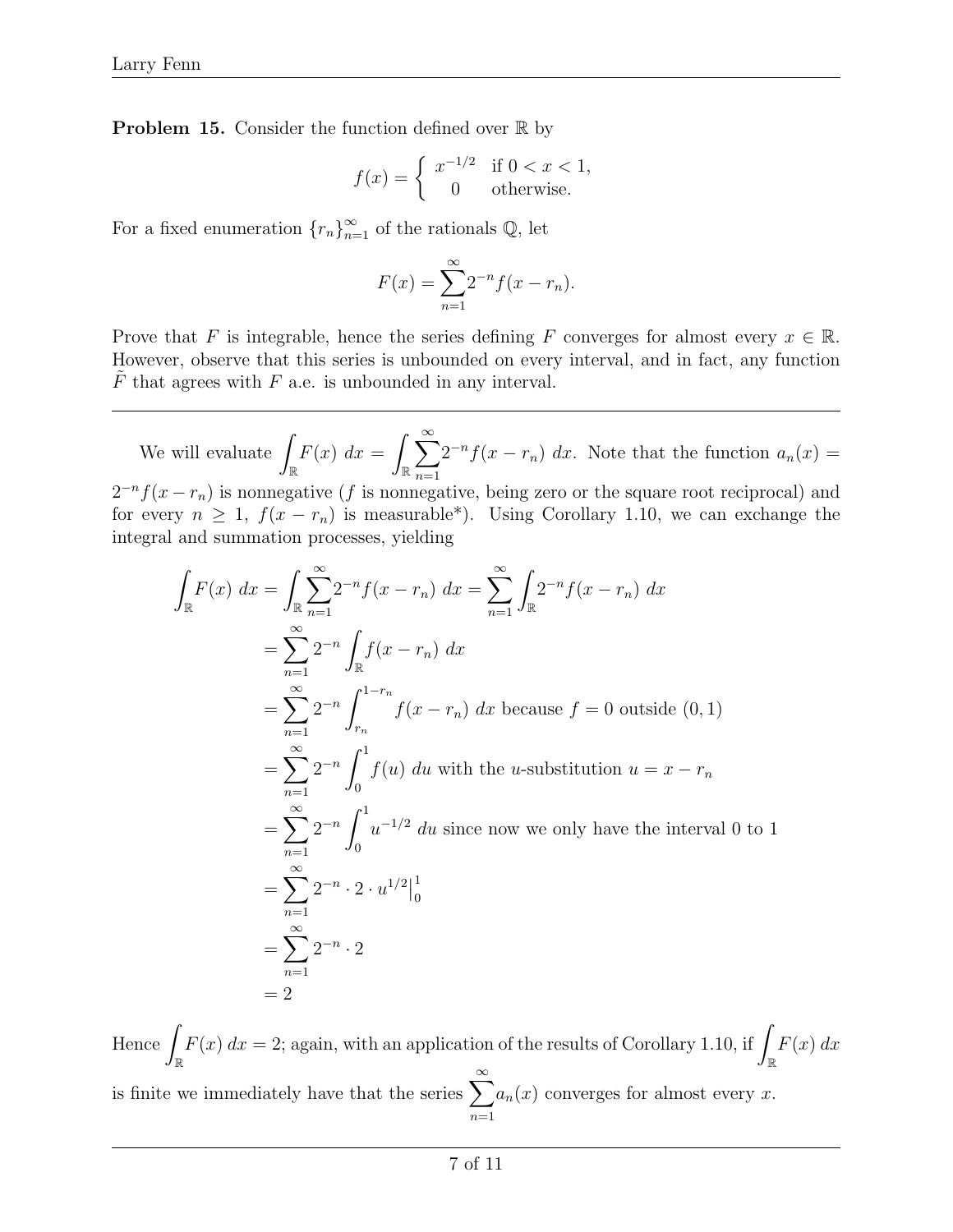Let  $(v, w)$  be any interval in R, and let  $t \in (v, w)$ . Consider the value of  $F(t)$ :  $F(t)$  =  $\sum_{n=1}^{\infty} 2^{-n} f(t - r_n)$ . For any  $t \in \mathbb{R}$  we can find a sequence of rational numbers approaching  $n=1$ 

t from the right. Thus the term on the inside of the series,  $2^{-n}f(t-r_n) = \frac{2^{-n}}{(1-r_n)^n}$  $(t - r_n)^{1/2}$ does not have a bound and thus the series as a whole is unbounded for any interval. If  $\tilde{F}$  is a function that agrees with F a.e. then on any interval with nonzero measure there must be a point  $t^*$  such that  $F(t^*) = \tilde{F}(t^*)$  (else F and  $\tilde{F}$  would not agree on a set of measure greater than zero); but since we showed earlier that the series  $F(t^*)$  stands for is unbounded everywhere,  $\tilde{F}(t^*)$  must also be unbounded on any interval with nonzero measure.

(\*):  $f(x - r_n)$  is measurable: For all  $\alpha > 0$  the set  $E = \{x : f(x - r_n) > \alpha\}$  is the set of values x where  $(x - r_n)^{\frac{1}{2}} > \alpha$ . By definition for x outside  $(r_n, 1 + r_n)$  the function has zero value and hence is not in E. In other words, E is the set of values where  $\frac{1}{2}$  $\frac{1}{\alpha^2} > x - r_n;$  $r_n < x < 1 + r_n$ . Thus the measure of E is the measure of the open interval between the points 0 and  $\frac{1}{4}$  $\frac{1}{\alpha^2} + r_n$ ; in other words, E is measurable for any  $\alpha > 0$ , and thus  $f(x - r_n)$  is measurable.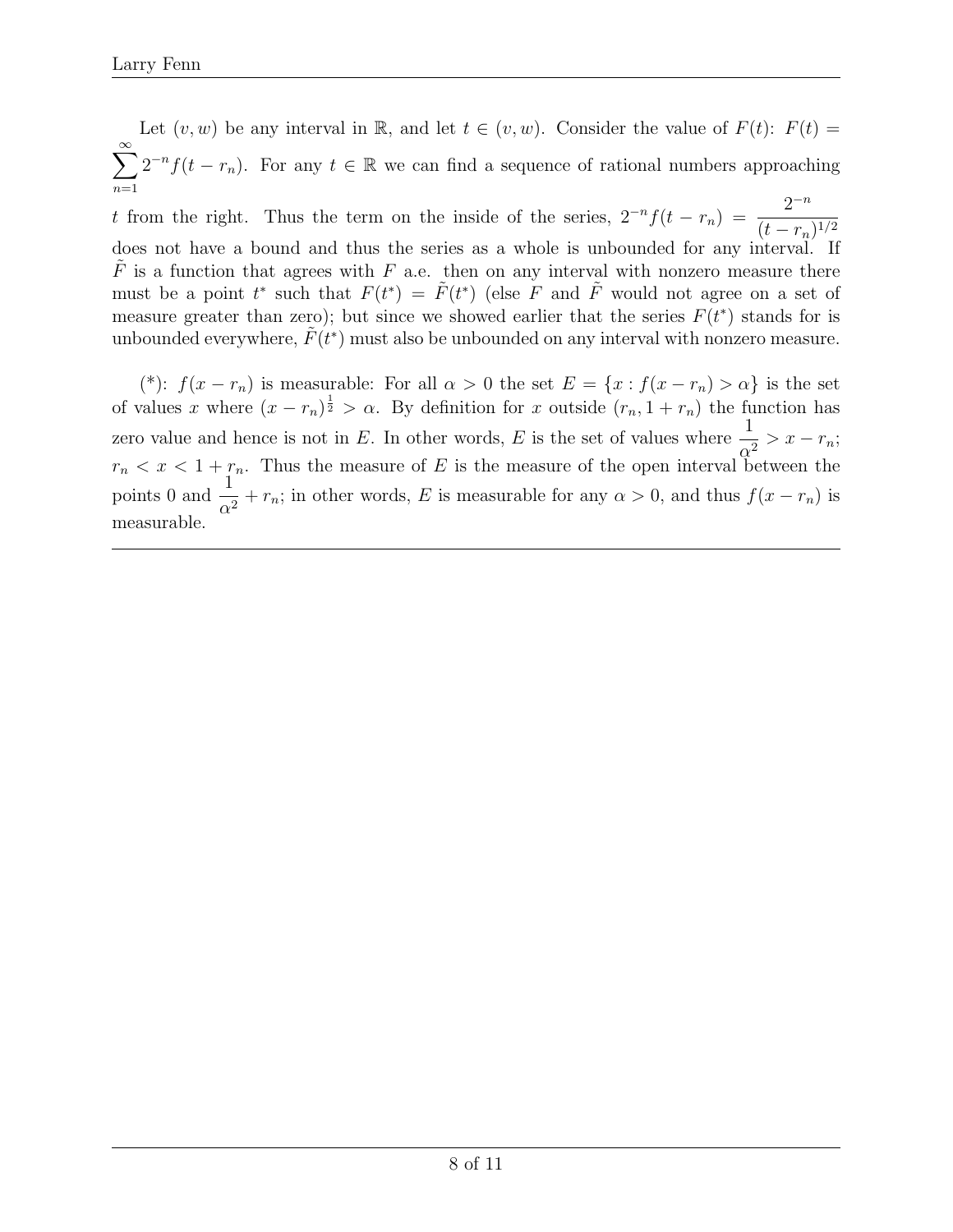**Problem 4.** Prove that if f is integrable on  $\mathbb{R}^d$ , and f is not identically zero, then

$$
f^*(x) \ge \frac{c}{|x|^d}, \quad \text{for some } c > 0 \text{ and all } |x| \ge 1.
$$

Conclude that  $f^*$  is not integrable on  $\mathbb{R}^d$ . Then, show that the weak type estimate

$$
m(\{x : f^*(x) < \alpha\}) \le \frac{c}{\alpha}
$$

for all  $\alpha > 0$  whenever  $\int |f| = 1$ , is best possible in the following sense: if f is supported in the unit ball with  $||f|| = 1$ , then

$$
m(\lbrace x : f^*(x) > \alpha \rbrace) \ge \frac{c'}{\alpha}
$$

for some  $c' > 0$  and all sufficiently small  $\alpha$ .

*Proof.* f is not identically zero means there is some set E of nonzero measure such that  $f \neq 0$ on E. Let C be a ball that contains  $E$ - without loss of generality we can suppose that C has radius 1 and is centered at the origin (the invariance properties of the Lebesgue integral allow us to perform this).  $\blacksquare$  $\mathcal{C}_{0}^{0}$  $|f(y)| dy > 0$  because on E we have  $f \neq 0$  so  $|f| > 0$ ; f is integrable so we can call  $\int$  $\mathcal{C}_{0}^{(n)}$  $|f(y)| dy = c_1, \infty > c_1 > 0$ . By the property of the supremum,  $f^*(x) \geq \frac{1}{\sqrt{2}}$  $m(B)$ Z B  $|f(y)|$  dy where we say B has radius x (so B can contain the point x), B centered at the origin. We know that the integral part is at least  $c_1$  for  $|x| \geq 1$  because  $B \supset C$  in that case (monotonicity with the nonnegative function  $|f(y)|$ ). Additionally from chapter 1 that the measure of B is  $c_2 |x|^d$  where  $c_2$  is some positive constant related to the volume of the ball (like  $\frac{4\pi}{3}$ 3 for the sphere). Thus,  $f^*(x) \geq \frac{c}{x}$  $\frac{c}{|x|^d}$  with  $\frac{c_1}{c_2} = c > 0$  and  $|x| \ge 1$ .  $f^*(x)$  is not integrable- by the above result we have that  $f^*$  is nonnegative and bounded

below by  $\frac{c}{1}$  $\frac{c}{|x|^d} > 0$  (since  $c > 0$ ). Thus we demonstrate  $f^*$  is not integrable by noting that  $\mathcal{C}_{0}$  $\frac{c}{|x|^d}$  is not integrable. This is because the integral  $\int$  $\mathbb{R}^d$ 1  $\frac{1}{|x|^d} = 2a \log |x|$  for some nonzero constant a (taking successive antiderivatives on the positive parts and negative parts respectively). Evaluating this integral over  $\mathbb{R}^d$  we note that it does not converge. Thus, since  $f^*$ is bounded below by a nonintegrable function,  $f^*$  must be nonintegrable.

For the weak type estimate, let  $E_{\alpha}$  be the set  $\{x : f^*(x) > \alpha\}$ ; so, for  $x \in E_{\alpha}$ , there exists a ball  $B_x$  such that  $x \in B_x$  and  $\frac{1}{\sqrt{1-x}}$ Z  $|f(y)| dy > \alpha$ . Now, notice that if we only are  $m(B_x)$  $B_x$ concerned with small values of  $\alpha$  that the unit ball is always such a ball that contains xsince  $\int |f| = 1$  on the unit circle, and  $f^*$  is the supremum over all balls containing x. Thus the measure of  $E_{\alpha}$  is guaranteed to be the volume of the unit ball; thus we can choose c to be the appropriate constant such that  $m({x : f^*(x) > \alpha}) = 1 = \frac{c}{\alpha}$ .  $\Box$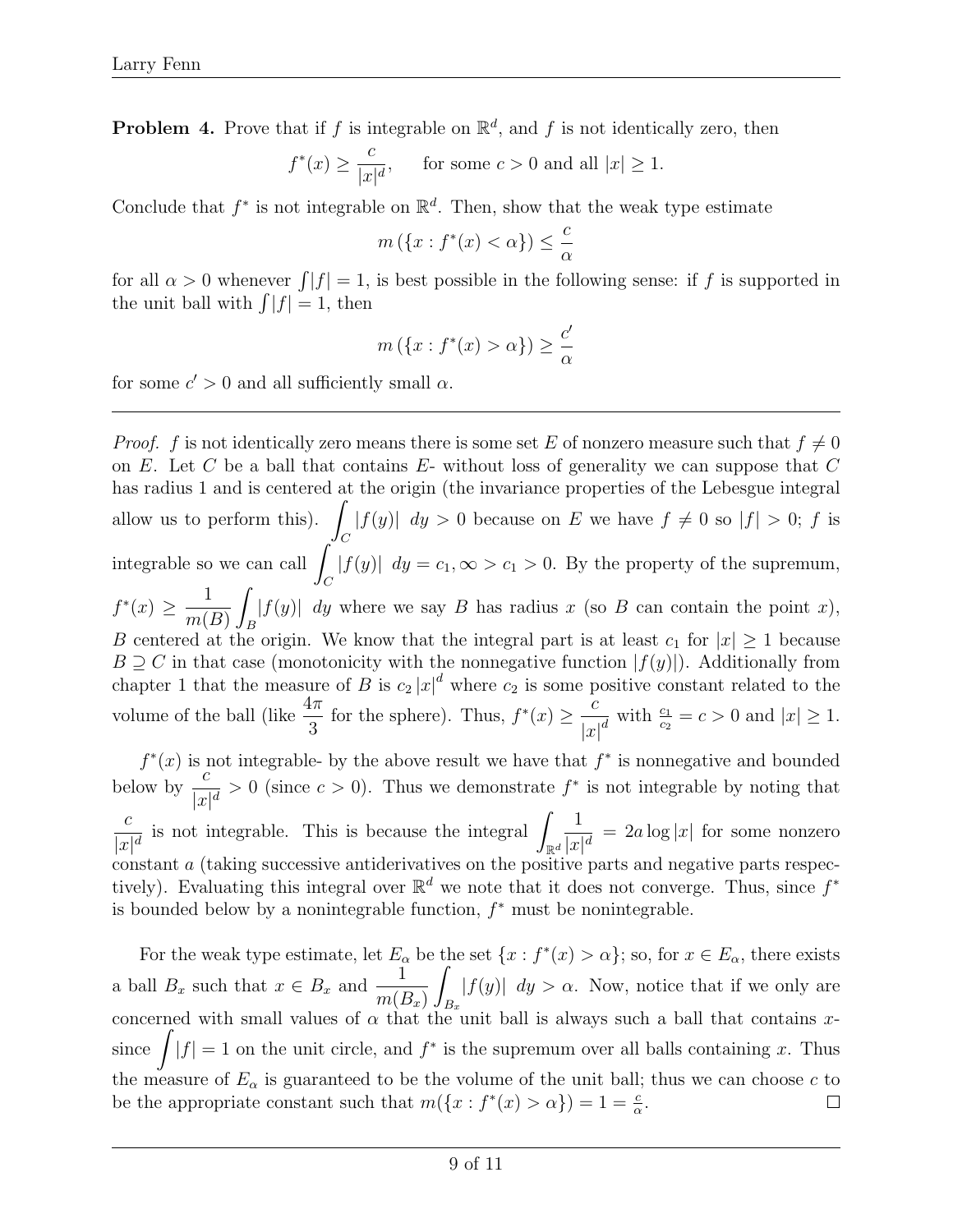Problem 5. Consider the function on  $\mathbb R$  defined by

$$
f(x) = \begin{cases} \frac{1}{|x|(\log 1/|x|)^2} & \text{if } |x| \leq \frac{1}{2} \\ 0 & \text{otherwise.} \end{cases}
$$

- (a) Verify that  $f$  is integrable.
- (b) Establish the inequality

$$
f^*(x) \ge \frac{c}{|x| \left(\log 1/|x|\right)} \quad \text{ for some } c > 0 \text{ and all } |x| \le 1/2,
$$

to conclude that the maximal function  $f^*$  is not locally integrable.

(a) First, notice that  $\int$ R f is really  $\int^{\frac{1}{2}}$  $\int_{-1}^{1} f$ ; from there, we can eliminate the absolute value symbols (f is an even function) by decomposing the integral into

$$
\int_{\mathbb{R}} f = \int_0^{\frac{1}{2}} \frac{1}{x \left( \log \left( \frac{1}{x} \right) \right)^2} dx + \int_{\frac{-1}{2}}^0 \frac{1}{-x \left( \log \left( \frac{1}{-x} \right) \right)^2} dx
$$

For the positive side, the *u*-substitution  $u = \log \left( \frac{1}{2} \right)$  $\boldsymbol{x}$  $\setminus$  $, du = -\frac{1}{u}$  $\overline{x}$  $dx$  gives us

$$
\int_0^{\frac{1}{2}} \frac{1}{x \left(\log\left(\frac{1}{x}\right)\right)^2} dx = -\int \frac{1}{u^2} du
$$

$$
= \frac{1}{u}
$$

$$
= \frac{1}{\log\left(\frac{1}{x}\right)}
$$

Evaluating the antiderivative at 0 and  $\frac{1}{2}$ 2 we see that this integral exists. Similarly, for the negative side (x is a negative value for what follows) use the u-substitution  $u = \log \left( \frac{-1}{u} \right)$  $\overline{x}$  $\setminus$ ,  $du =$ −1  $\overline{x}$  $dx$ 

$$
\int_{\frac{-1}{2}}^{0} \frac{1}{-x \left(\log\left(\frac{1}{-x}\right)\right)^2} dx = \int \frac{1}{u^2} du
$$

$$
= \frac{-1}{u}
$$

$$
= \frac{-1}{\log\left(\frac{-1}{x}\right)}
$$